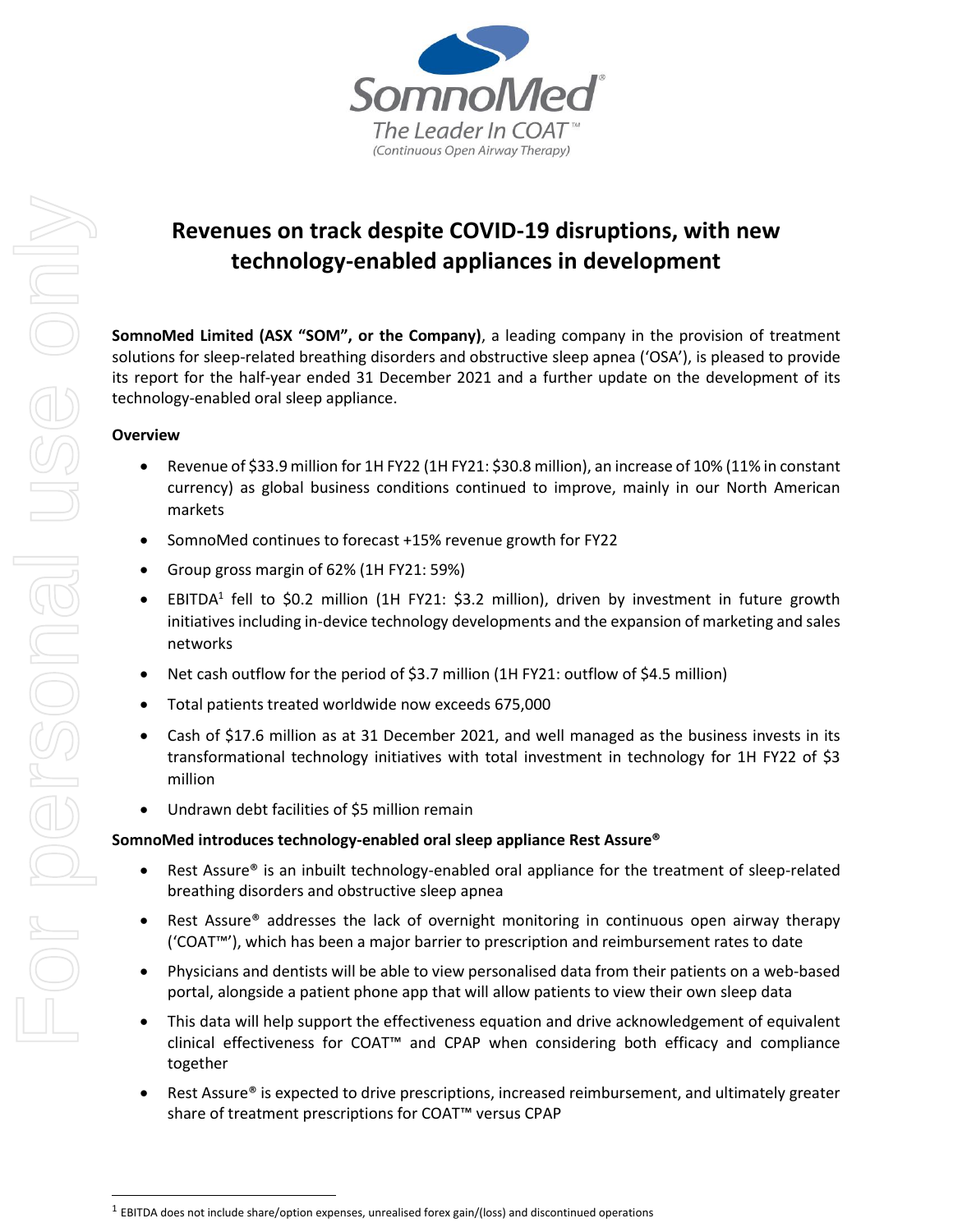**Commenting on the results, SomnoMed's Managing Director, Mr Neil Verdal-Austin said:** "SomnoMed continues to deliver good revenue growth despite the ongoing COVID-19 issues in some markets. Our vision of providing an effective long-term treatment for patients who suffer from the effects of OSA remains front and centre, alongside a strategic development program to address the lack of objective data for oral appliance therapy. As foreshadowed at the end of January, we are incredibly pleased to announce further details on our new technology-enabled oral appliance."

"SomnoMed is truly leading the way with this commitment to the industry through our innovation and transformational product development to deliver a connected oral sleep appliance, providing objective data and empowering all stakeholders and patients to manage their own OSA treatment. SomnoMed is focused on driving significant change and investing in our future growth plans that will enhance and build upon our leading competitive advantage to deliver better health outcomes for our patients," Mr Verdal-Austin added.

"In addition to this, SomnoMed has also recently announced the formation of three regional Clinical Advisory Boards who will begin to guide our clinical direction and future research. The assembly of this esteemed group of experienced and credentialled leaders within the sleep industry has been a pleasure to bring together. Our valued clinical heritage will be further enhanced as this group works alongside us to craft our future research plans," commented Mr Verdal-Austin.

"Operationally, we continue to see positive momentum across our key trading markets. We posted record sales numbers during the period in North America and still delivered growth across both Europe and APAC where the impacts of COVID-19 are still being felt. Additionally, we continue to engage with authorities globally to drive positive reimbursement trends which allow SomnoMed's oral appliance range to be available as a long-term cost-effective treatment option for OSA patients. The momentum we have seen across our business in the first half of the year continues to provide the confidence to maintain our FY22 guidance of at least 15% revenue growth," noted Mr Verdal-Austin.

#### **Financial Review**

Net revenue of \$33.9 million increased 10% versus the previous corresponding period as the ongoing rolling impact of the COVID-19 pandemic continued to drive mixed financial and operational performance across the various markets. During the period, Europe and APAC were impacted by the recent wave of Omicron, whilst North America remained largely resilient due to the positive seasonal insurance benefits driving a strong end to the calendar year.

SomnoMed generated an EBITDA<sup>1</sup> for the first half of \$0.2 million (1H FY21: \$3.2 million). The reduction in EBITDA was driven by investment into growth initiatives, including development of in-device technology, expansion of marketing and sales force networks and an increase in medically targeted advertisement and marketing communication.

Net cash outflow for the period of \$3.7 million (1H FY21: \$4.5 million) was primarily due to the expenditure on the above-mentioned growth initiatives.

The balance sheet position remains strong with net cash of \$17.6 million as at 31 December 2021. The robust cash position has allowed management to drive forward with product innovation and advancements to improve customer experience, drive market penetration and set the company up to benefit from the continued normalisation in market conditions.

Investment in technology development continues with total investment specifically related to this of \$3 million for 1H FY22.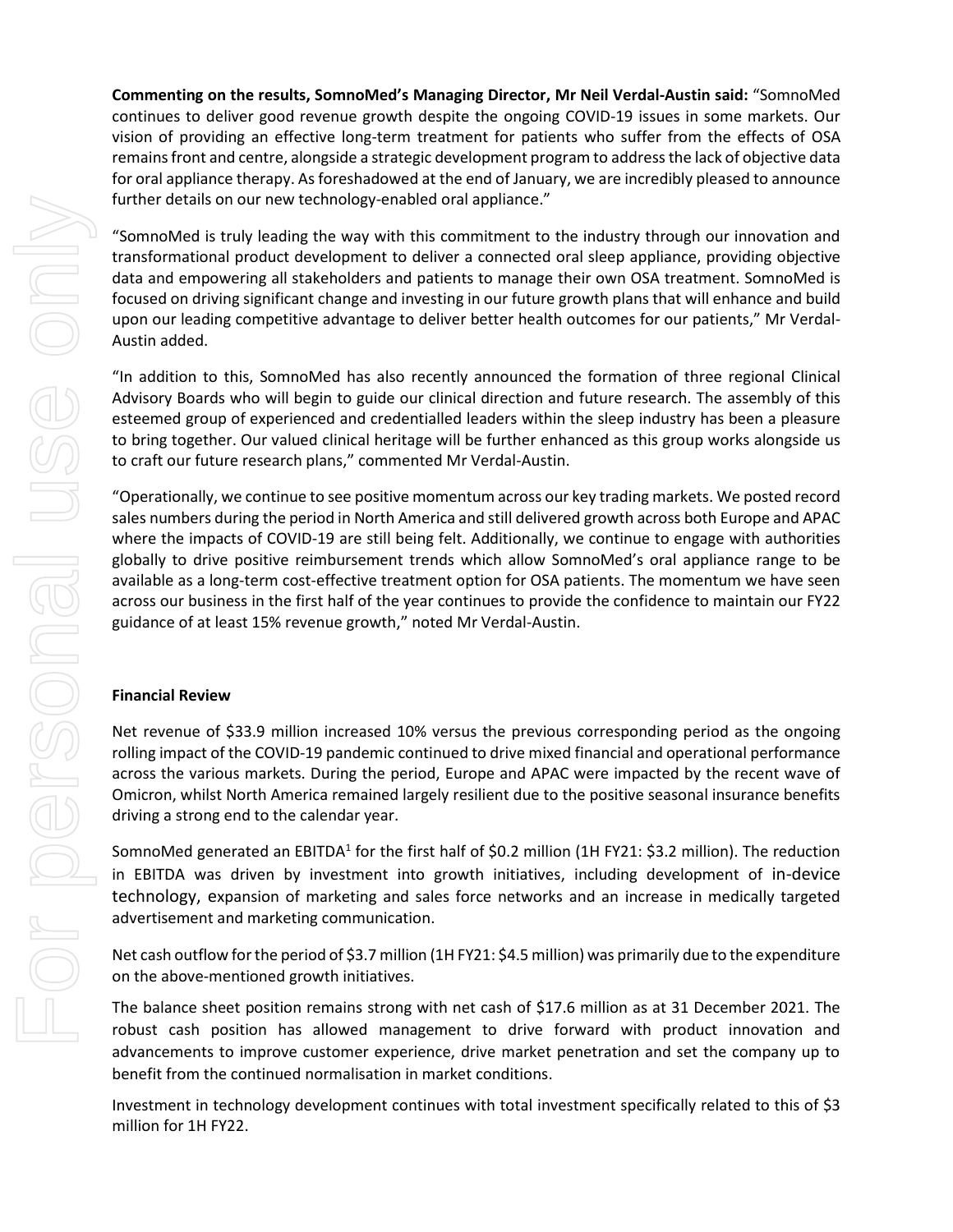# **Total regional revenues by quarter**



#### **Operational Review**

Whilst business operating conditions improved in 1H FY22, the Company remains aware of ongoing challenges with the recent Omicron wave and its impact on access to prescribers and hospitals within the health sector.

The Company continues to drive strong engagement within the medical sector, with many in-person and virtual activities, educational events, and congresses during the first half. Our focus on presenting the patient centric benefits of COAT™ continues to strengthen SomnoMed's position within the broader OSA market, with the potential to further increase the size of the addressable market by providing an alternative to the traditional default CPAP recommendations by sleep physicians regardless of the severity of OSA being treated. The Company has continued to deliver product on time, navigating supply and manufacturing challenges due to COVID-19 with minimal impact over the half.

| Revenue (A\$000's) | <b>1H FY22</b> | <b>1H FY21</b> | % Change |
|--------------------|----------------|----------------|----------|
| North America      | 11,867         | 9,497          | 25%      |
| Europe             | 19,464         | 18,582         | 5%       |
| <b>APAC</b>        | 2,602          | 2,745          | $-2%$    |
| Total              | 33,934         | 30,824         | 10%      |

#### *North America*

Revenue for the half was \$11.8 million, up 25% versus the previous corresponding period (up 20% in constant currency terms). During the half, the Company was focused on building up and resourcing our North American operation, with an increase in its sales and business development resources to leverage the current market opportunity.

The recent global CPAP machine shortage has added to that opportunity to engage with those patient groups that may benefit from SomnoMed's product offering. Demand for the Herbst Advance Elite™ was strong in the North American market during the period, and the product continues to increase in contribution to our revenue results.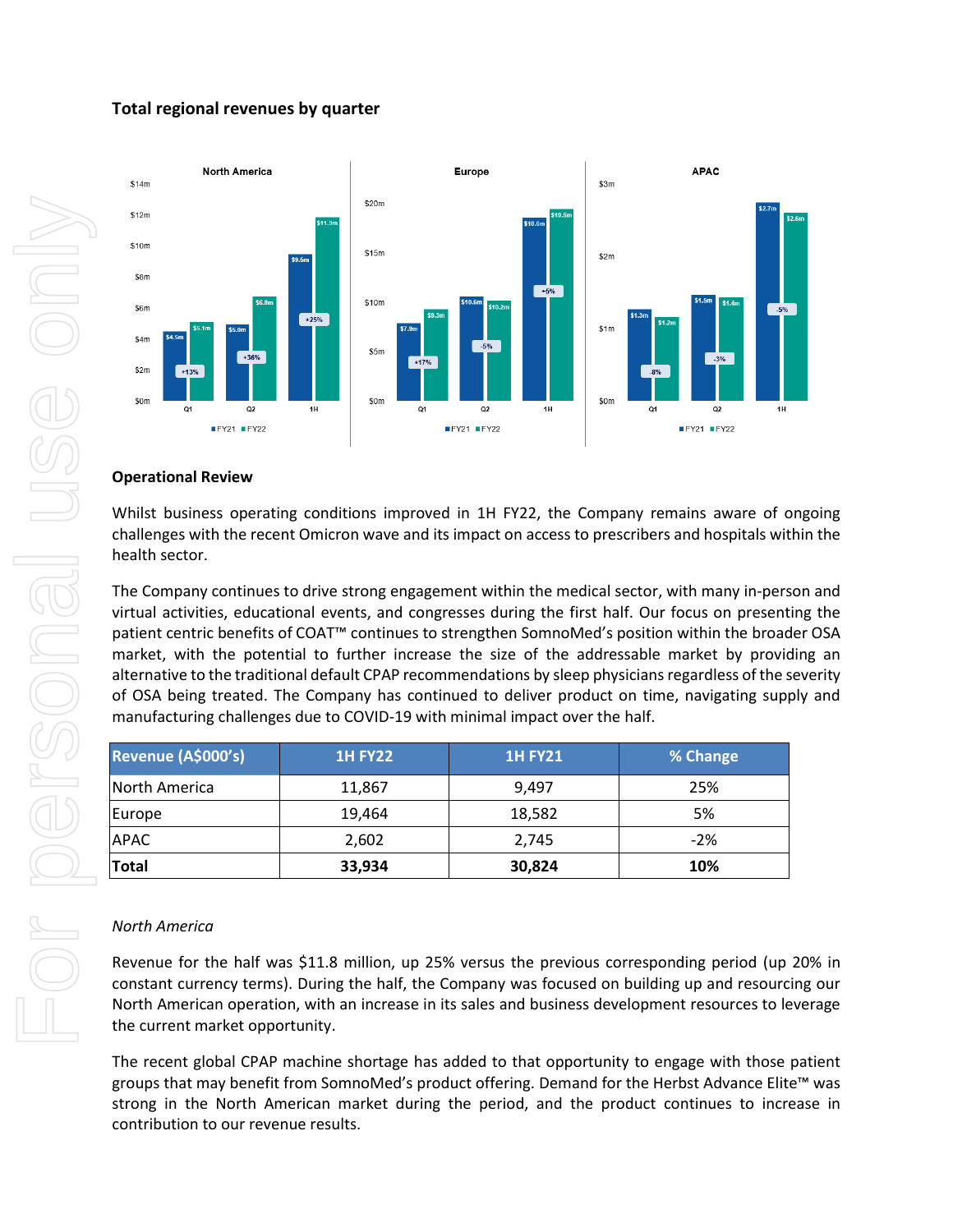### *Europe*

Revenue from European operations was up moderately over the previous period, with \$19.4 million of revenue generated for the half as positive reimbursement trends offset the impacts of COVID-19 on activity levels.

Most of SomnoMed's markets within Europe were affected by COVID-19 in some way during the period. Holland, Belgium, Norway, France, UK and Switzerland were heavily impacted in Q2 FY22, while others were less so. In the latter part of the half, hospitals and doctors focused much of their attention to COVID-19 patients and patient treatments, and final fittings through our dental partners were also affected with many patient appointment cancellations.

This region remains pivotal to the group with market leadership positions in all key markets. Investment in additional resources will be made as both the medical and dental sectors begin to see what is possible with the new technology and the data that would be derived.

# *Asia Pacific*

Asia Pacific revenues declined 2% over the previous period to \$2.6 million, primarily due to the impacts of COVID-19 lockdowns and the recent Omicron wave across Australia. During the half, SomnoMed continued with its clinical education program and its investment in operational system improvements to support the future growth.

### **SomnoMed introduces Rest Assure®**

SomnoMed's aim is to ensure that all treatment stakeholders, including patients, can access overnight data on oral appliance treatment effectiveness. Currently, overnight data on usage and efficacy in the treatment of OSA is only available with CPAP. To address the lack of objective data, SomnoMed has developed Rest Assure®, an inbuilt technology enabled oral device.

Ultimately, we expect that Rest Assure® data will help drive the acknowledgement of the clinical effectiveness for COAT™ and drive greater share of therapy for COAT™ versus CPAP. Once equivalent clinical effectiveness for COAT™ and CPAP is quantified with objective data, this will pave the way for discussions on possible reimbursement increases for COAT™. For further information please see ASX Release "SomnoMed introduces Rest Assure®, an in-built, technology-enabled oral device" 22 February 2022.

### **Outlook**

The Company remains optimistic about trading activity levels and the outlook for the second half of FY22. SomnoMed is committed to its technological transformation and its FY22 guidance<sup>2</sup>:

- Revenue growth of at least 15%
- EBITDA<sup>1</sup> breaking even as SomnoMed invests for future growth (assuming no change to the current COVID-19 environment in all trading markets)
- Cash investment (non-P&L) in technology innovations is expected to be c.\$8 million

<sup>1.</sup> EBITDA does not include share/option expenses, unrealised forex gain/(loss) and discontinued operations

<sup>2.</sup> Assumes no change to the current COVID-19 environment in all trading markets